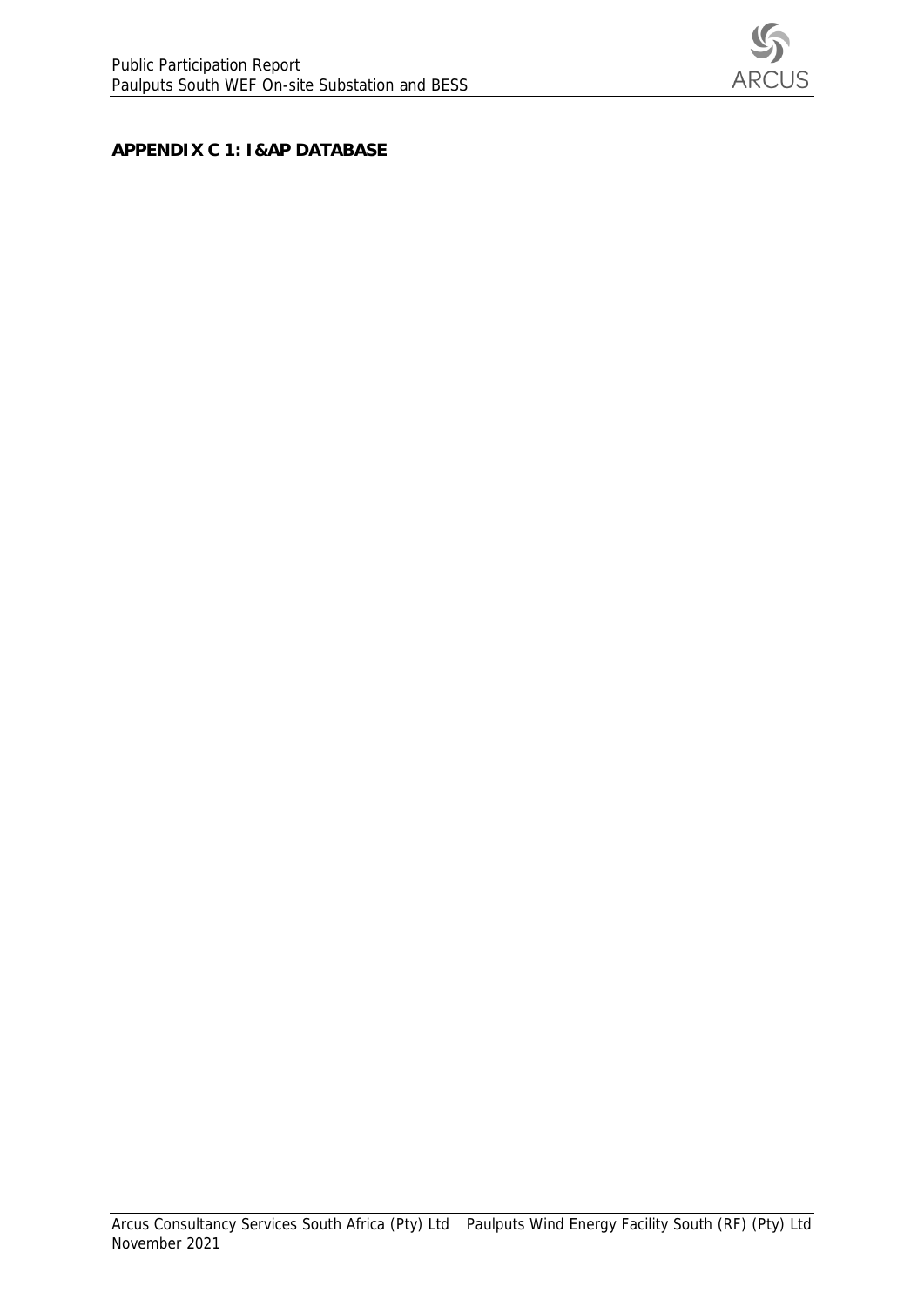## **Due to the promulgation of the POPIA Act, No contact Information will be given to the public as part of this Database**

| <b>AFFILIATION TO</b><br><b>PROJECT</b> | <b>PARENT FARM</b>    | <b>FARM / DEPARTMENT / ORGANISATION</b><br><b>NAME</b> | <b>NAME</b>               | <b>SURNAME</b> | <b>OTHER</b>                                                              | <b>COMMENT</b>          |
|-----------------------------------------|-----------------------|--------------------------------------------------------|---------------------------|----------------|---------------------------------------------------------------------------|-------------------------|
| 1. Directly Affected Landowner          |                       |                                                        |                           |                |                                                                           |                         |
| Grid Landowner                          | <b>KONKOONSIES</b>    | Ptn 6 of Farm 91                                       | Fanie                     | van der Heever | <b>KONKOONSIES TRUST</b>                                                  |                         |
| <b>Grid Landowner</b>                   | SCUIT-KLIP            | RE of Farm 92                                          | Gerhard (Gerit)           | Visser         | T G N BOERDERY TRUST                                                      |                         |
| Grid Landowner                          | SCUIT-KLIP            | Ptn 1 of Farm 92                                       | Fanie                     | van der Heever | <b>KONKOONSIES TRUST</b>                                                  |                         |
| WEF and Grid<br>Landowner               | SCUIT-KLIP            | Ptn 2 of Farm 92                                       | Izak Jacobus Marthinus    | van der Heever | Sakkie                                                                    | Only post notifications |
| WEF and Grid<br>Landowner               | SCUIT-KLIP            | Ptn 3 of Farm 92                                       | Flores Johannes           | van der Colff  | Floris van der Colff                                                      |                         |
| Grid Landowner                          | SCUIT-KLIP            | Ptn 4 of Farm 92                                       | Javier                    | Merry          | Kaxu CSP South Africa Pty Ltd<br>Abengoa                                  |                         |
| <b>Grid Landowner</b>                   | <b>SCUIT-KLIP</b>     | Ptn 4 of Farm 92                                       | <b>Michael Victor</b>     | Moreland       | Kaxu CSP South Africa Pty Ltd<br><b>Environmental and Quality Manager</b> |                         |
| Grid Landowner                          | SCUIT-KLIP            | Ptn 4 of Farm 92                                       | Fadiel                    | Farao          | Kaxu CSP South Africa Pty Ltd<br>KaXu Community Trust                     |                         |
| WEF and Grid<br>Landowner               | SCUIT-KLIP            | Ptn 5 of Farm 92                                       | Flores Johannes           | van der Colff  | Floris van der Colff                                                      |                         |
| WEF and Grid<br>Landowner               | <b>LUCAS VLEI</b>     | Ptn 1 of Farm 93                                       | Flores Johannes           | van der Colff  | Floris van der Colff                                                      |                         |
| WEF and Grid<br>Landowner               | <b>LUCAS VLEI</b>     | Ptn 2 of Farm 93                                       | Flores Johannes           | van der Colff  | Floris van der Colff                                                      |                         |
| <b>WEF Landowner</b>                    | <b>LUCAS VLEI</b>     | Ptn 4 of Farm 93                                       | Maria Margaraetha Clasina | Straus         | Manager Rikus LO pp. Gerda Hopkins                                        |                         |
| Grid Landowner                          | <b>GEMSBOK VLAKTE</b> | Ptn 1 of Farm 140                                      | Gerhard (Gerit)           | Visser         | T G N BOERDERY TRUST                                                      |                         |
| Grid Landowner                          | <b>GEMSBOK VLAKTE</b> | Ptn 6 of Farm 140                                      | Dinky                     | Compion        | <b>LURICO FAMILIE TRUST</b>                                               |                         |
| 2. Surrounding Landowners               |                       |                                                        |                           |                |                                                                           |                         |
| Grid Landowner                          | <b>GEMSBOK VLAKTE</b> | Ptn 1 of Farm 140                                      | Gerhard (Gerit)           | Visser         | T G N BOERDERY TRUST                                                      |                         |
| Grid Landowner                          | <b>GEMSBOK VLAKTE</b> | Ptn 6 of Farm 140                                      | Dinky                     | Compion        | <b>LURICO FAMILIE TRUST</b>                                               |                         |
| Grid Landowner                          | KONKOONSIES           | Ptn 1 of Farm 91                                       | Nicolaas Michiel          | <b>Brand</b>   | 4708165012083                                                             |                         |
| Surrounding<br>Landowner                | <b>LUCAS VLEI</b>     | Ptn 4 of Farm 93                                       | Ricus                     | Brand          |                                                                           |                         |
| Surrounding<br>Landowner                | LUCAS VLEI            | Ptn 5 of Farm 93                                       | Elsje Johanna             | Greeff         | 4304260011004                                                             |                         |
| Surrounding<br>Landowner                | <b>LUCAS VLEI</b>     | Ptn 5 of Farm 93                                       | Cobus                     | Greeff         |                                                                           |                         |
| Surrounding<br>Landowner                | LUCAS VLEI            | Ptn 8 of Farm 93                                       | Nicole                    | Abrahams       | South African National Roads Agency<br>(SANRAL) Environmental Coordinator |                         |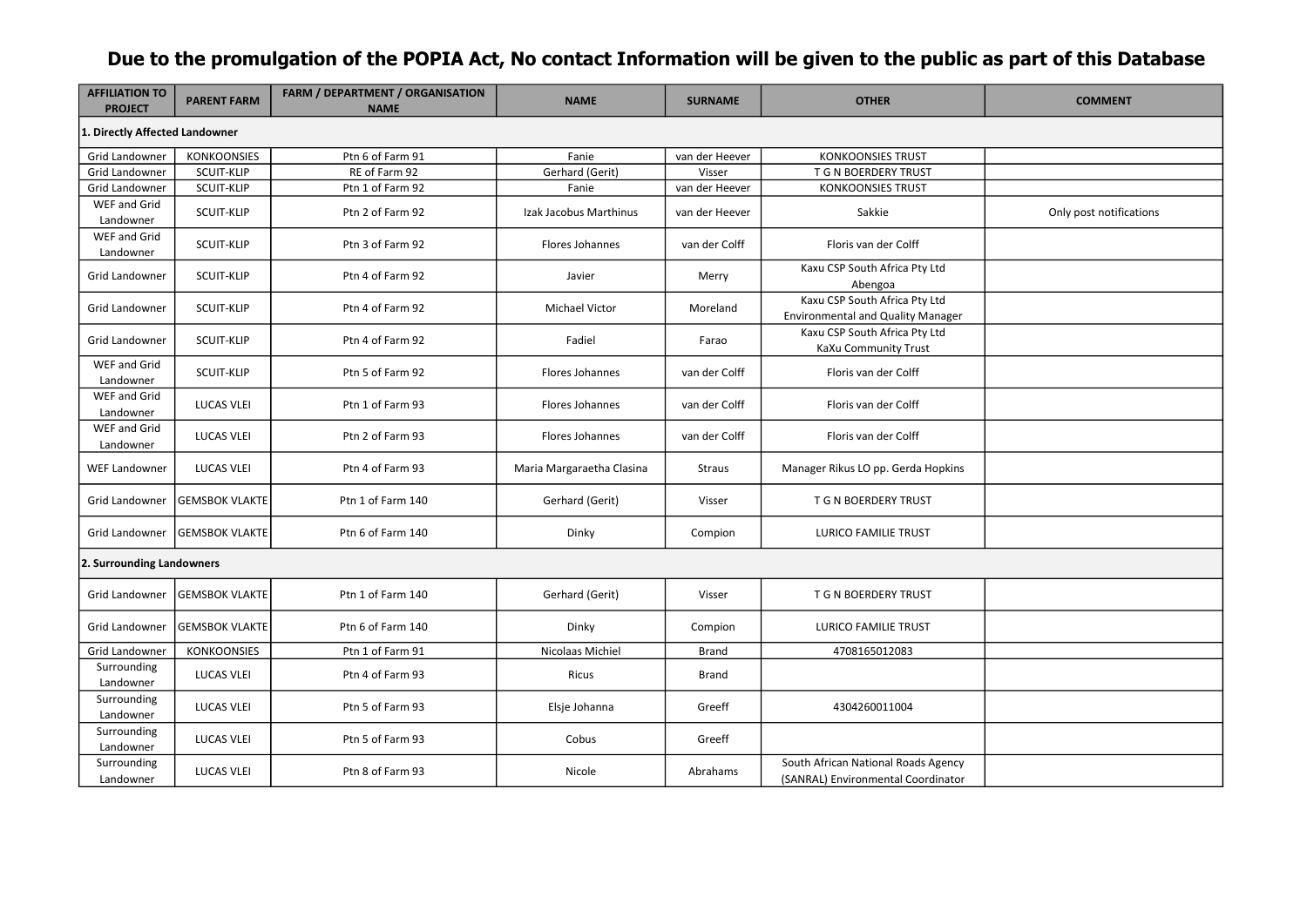|                          |                                     |                   |                        |                                                                      |                                                                                               | Thank you for your application.                                                                                                                            |
|--------------------------|-------------------------------------|-------------------|------------------------|----------------------------------------------------------------------|-----------------------------------------------------------------------------------------------|------------------------------------------------------------------------------------------------------------------------------------------------------------|
| Surrounding<br>Landowner | <b>LUCAS VLEI</b>                   | Ptn 9 of Farm 93  | Rene                   | de Kock                                                              | South African National Roads Agency<br>(SANRAL) Statutory Control                             | Please remove my details from your database.<br>In future, please forward all EIA<br>correspondence to Nicole Abrahams at<br>a*****@nra.co.za for comment. |
| Surrounding<br>Landowner | <b>LUCAS VLEI</b>                   | Ptn 12 of Farm 93 | Simon                  | Peterson                                                             | South African National Roads Agency<br>(SANRAL) Regional Management - Southern<br>Region      |                                                                                                                                                            |
| Surrounding<br>Landowner | <b>LUCAS VLEI</b>                   |                   | Colene                 | Runkel                                                               | South African National Roads Agency<br>(SANRAL) Statutory Control Officer -<br>Western Region |                                                                                                                                                            |
| Surrounding<br>Landowner | <b>UPPER ZWART</b><br><b>MODDER</b> | RE of Farm 78     | Bonzo                  | Trustees:<br>MEJ van Rooyen<br>RS van Rooyen<br>JHB van der<br>Merwe | JHP van der Westhuizen Familie Trust                                                          | Initial Notification Email Returned<br>Underlivered                                                                                                        |
| Surrounding<br>Landowner | <b>UPPER ZWART</b><br>MODDER        | Ptn 1 of Farm 78  | Johannes Alberus       | Louw                                                                 | 5701125012086                                                                                 | Only post notifications                                                                                                                                    |
| Surrounding<br>Landowner | SWARTMODDER                         | Ptn 2 of Farm 78  | Erna                   | Claasens                                                             | Carel / Witieza                                                                               |                                                                                                                                                            |
| Surrounding<br>Landowner | SWARTMODDER                         | Ptn 1 of Farm 79  | Erna                   | Claasens                                                             | Carel / Witieza                                                                               |                                                                                                                                                            |
| Surrounding<br>Landowner | Swartoup                            | Farm 80           | Henque 1001 CC         |                                                                      |                                                                                               |                                                                                                                                                            |
| Surrounding<br>Landowner | Paardeneiland                       | RE of Farm 90     | Willem Jacobus         | <b>Burger</b>                                                        |                                                                                               |                                                                                                                                                            |
| Surrounding<br>Landowner | <b>KONKOONSIES</b>                  | RE of Farm 91     | Willem Petrus          | Marais                                                               | Willie                                                                                        |                                                                                                                                                            |
| Surrounding<br>Landowner | <b>KONKOONSIES</b>                  | Ptn 2 of Farm 91  | Erik                   | Markram                                                              | A J VAN ZYL TRUST                                                                             |                                                                                                                                                            |
| Surrounding<br>Landowner | <b>KONKOONSIES</b>                  | Ptn 3 of Farm 91  | Nicolaas Michiel       | <b>Brand</b>                                                         | 4708165012083                                                                                 |                                                                                                                                                            |
| Surrounding<br>Landowner | <b>KONKOONSIES</b>                  | Ptn 4 of Farm 91  | Willem Petrus          | Marais                                                               | Willie                                                                                        |                                                                                                                                                            |
| Surrounding<br>Landowner | <b>KONKOONSIES</b>                  | Ptn 5 of Farm 91  | Erik                   | Markram                                                              | A J VAN ZYL TRUST                                                                             |                                                                                                                                                            |
| Surrounding<br>Landowner | SCUIT-KLIP                          | Ptn 2 of Farm 92  | Izak Jacobus Marthinus | van der Heever                                                       | Sakkie                                                                                        | Only post notifications                                                                                                                                    |
| Surrounding<br>Landowner | <b>LUCAS VLEI</b>                   | Ptn 6 of Farm 93  | Erik                   | Markram                                                              | A J VAN ZYL TRUST                                                                             |                                                                                                                                                            |
| Surrounding<br>Landowner | <b>LUCAS VLEI</b>                   | Ptn 7 of Farm 93  | Dinky                  | Compion                                                              | <b>LURICO FAMILIE TRUST</b>                                                                   |                                                                                                                                                            |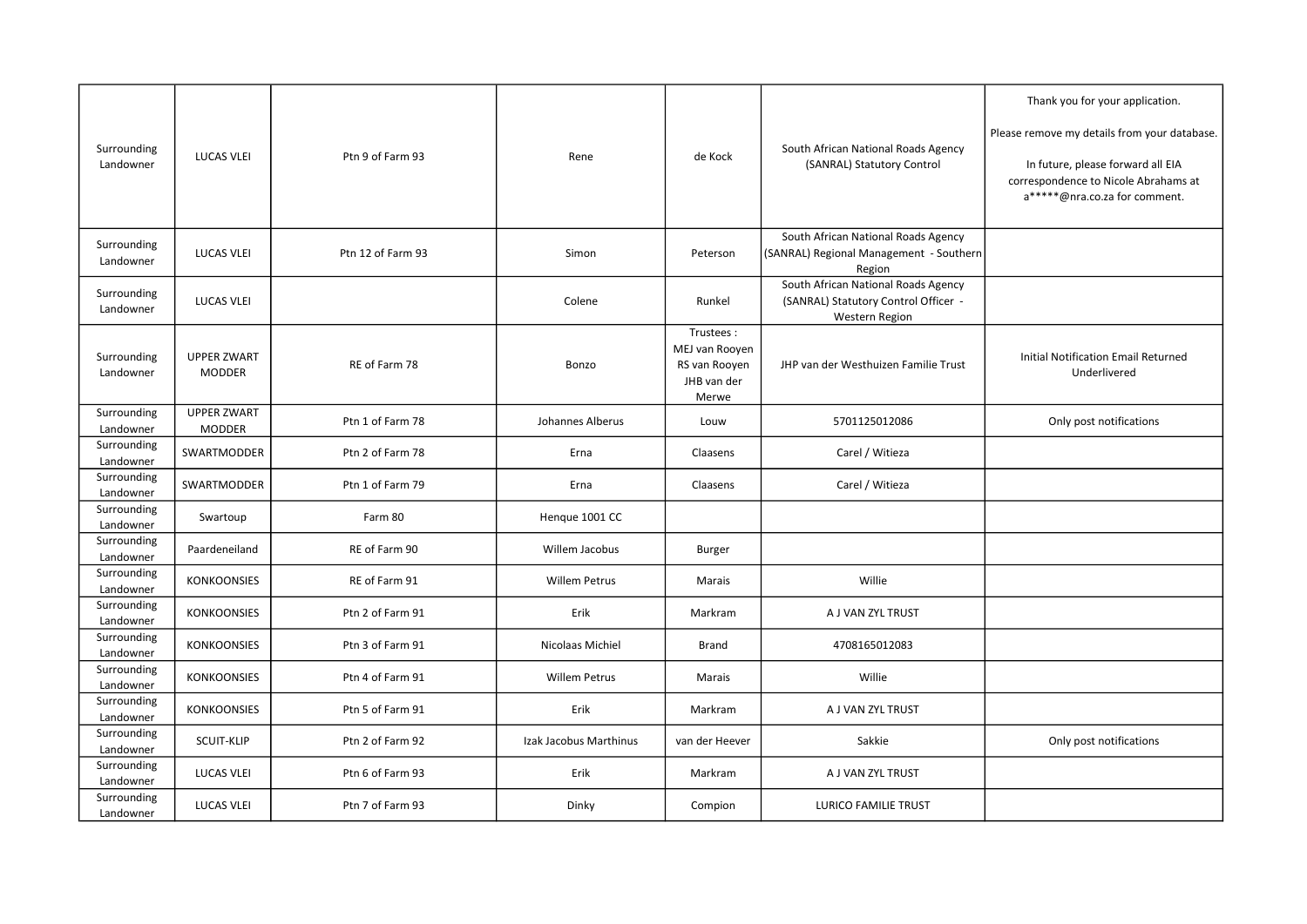| Surrounding<br>Landowner     |                                    | Ptn 11 of Farm 93                                                              | Nicole                | Abrahams       | South African National Roads Agency<br>(SANRAL) Environmental Coordinator |                                                     |
|------------------------------|------------------------------------|--------------------------------------------------------------------------------|-----------------------|----------------|---------------------------------------------------------------------------|-----------------------------------------------------|
| Surrounding<br>Landowner     | <b>KONKOONSIES</b>                 | Ptn 1 of Farm 96                                                               | Fanie                 | van der Heever | <b>KONKOONSIES TRUST</b>                                                  |                                                     |
| Surrounding<br>Landowner     | <b>LUCAS VLEI</b>                  | Ptn 1 of Farm 138                                                              | Dinky                 | Compion        | LURICO FAMILIE TRUST                                                      |                                                     |
| Surrounding<br>Landowner     | <b>LUCAS VLEI</b><br>VLAKTE        | Ptn 3 of Farm 138                                                              | Dinky                 | Compion        | LURICO FAMILIE TRUST                                                      |                                                     |
| Surrounding<br>Landowner     | <b>LUCAS VLEI</b><br><b>VLAKTE</b> | Ptn 4 of Farm 138                                                              | Dinky                 | Compion        | <b>LURICO FAMILIE TRUST</b>                                               |                                                     |
| Surrounding<br>Landowner     | MATTHEUS-GAT                       | Ptn 2 of Farm 139                                                              | Dinky                 | Compion        | <b>LURICO FAMILIE TRUST</b>                                               |                                                     |
| Surrounding<br>Landowner     |                                    | Ptn 7 of Farm 140                                                              | Gerhard (Gerit)       | Visser         | T G N BOERDERY TRUST                                                      |                                                     |
| Surrounding<br>Landowner     | <b>GEMSBOK VLAKTE</b>              | RE of Farm 140                                                                 | Gerhard (Gerit)       | Visser         | T G N BOERDERY TRUST                                                      |                                                     |
| Surrounding<br>Landowner     | <b>GEMSBOK VLAKTE</b>              | Ptn 5 of Farm 140                                                              | Gerhard (Gerit)       | Visser         | T G N BOERDERY TRUST                                                      |                                                     |
| Surrounding<br>Landowner     |                                    | Farm 445                                                                       | Jianqiang             | Su             |                                                                           |                                                     |
| Surrounding<br>Organisations |                                    | Riemvasmaak Community Conservancy                                              |                       |                |                                                                           |                                                     |
| Surrounding<br>Organisations |                                    | Keboes Fruit Farm                                                              | Petro                 | Moller         | Karsten Farm                                                              | Asked for an alternative contact to be<br>addressed |
| Surrounding<br>Landowner     | <b>NONGCAIP</b>                    | Ptn 4 of Farm 142                                                              | Isabella              | Stenkamp       |                                                                           |                                                     |
| Surrounding<br>Organisations | <b>STEYNS PUTS</b>                 | Ptn 1 of Farm 178                                                              | De Vries Family Trust |                | De Vries Family Trust                                                     |                                                     |
| Surrounding<br>Organisations |                                    | Northern Cape Tourism Authority                                                | Office                | Office         | <b>Marketing Manager</b>                                                  |                                                     |
| 3. Organs of State           |                                    |                                                                                |                       |                |                                                                           |                                                     |
| Organ of state               |                                    | National Department of Environmental<br>Affairs, Fisheries and Forestry (DEFF) | Muhammod              | Essop          |                                                                           |                                                     |
| Organ of state               |                                    | National Department of Environmental<br>Affairs, Fisheries and Forestry (DEFF) | Thando                | Booi           | Case Officer                                                              |                                                     |
| Organ of state               |                                    | National Department of Environmental<br>Affairs, Fisheries and Forestry (DEFF) | Olivia                | Letlalo        | Case Officer                                                              |                                                     |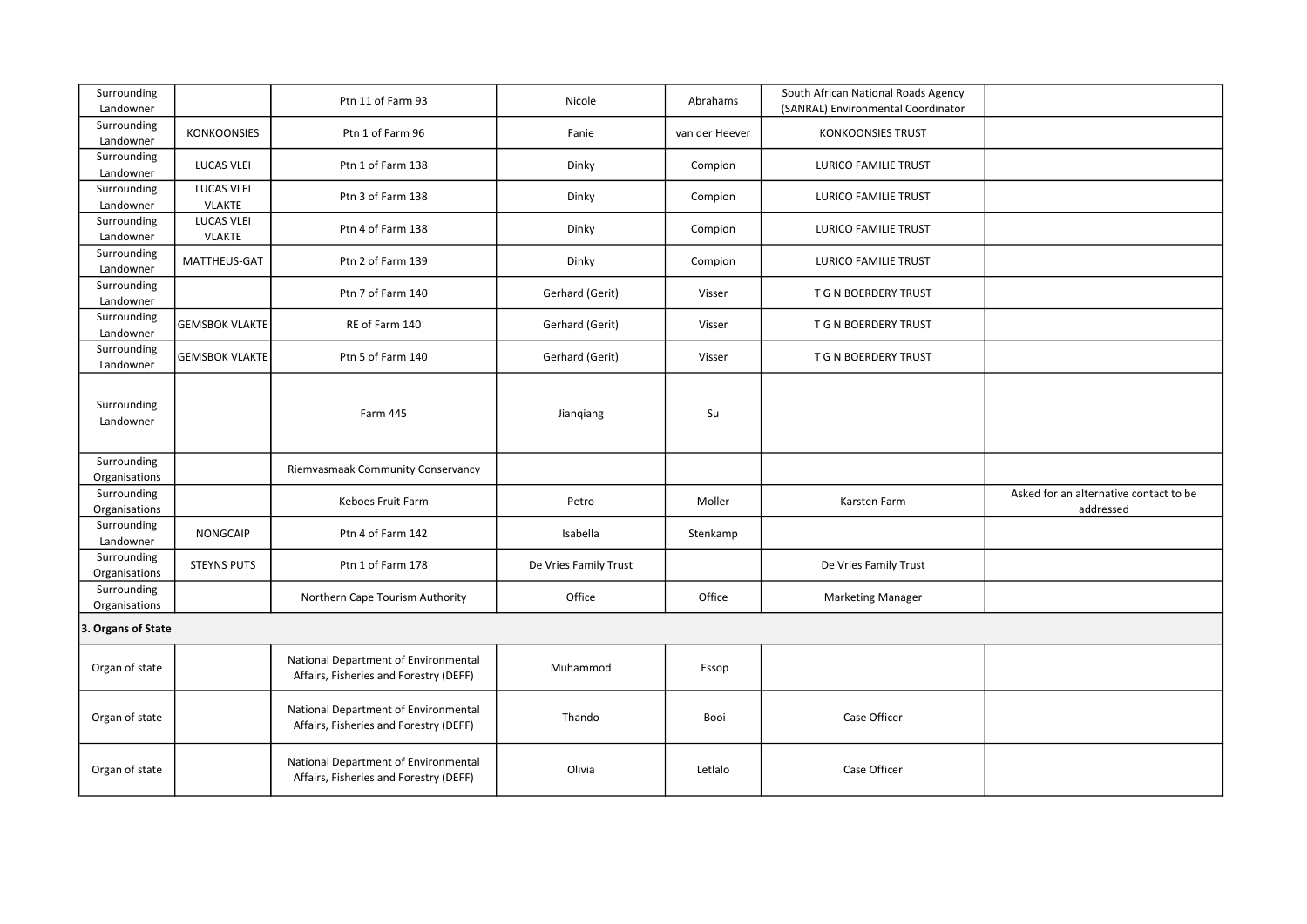| Organ of state | National Department of Environmental<br>Affairs, Fisheries and Forestry (DEFF) | Stanley   | Tshitwamulomoni | Chief Directorate: Biodiversity Section                                       |                                                     |
|----------------|--------------------------------------------------------------------------------|-----------|-----------------|-------------------------------------------------------------------------------|-----------------------------------------------------|
| Organ of state | National Department of Environmental<br>Affairs, Fisheries and Forestry (DEFF) | Ms Ernest | Mokganedi       | Chief Directorate: Protected Areas<br><b>Expansion Unit</b>                   |                                                     |
| Organ of state | National Department of Environmental<br>Affairs, Fisheries and Forestry (DEFF) | Portia    | Makitla         | <b>BDC Department</b>                                                         |                                                     |
| Organ of state | National Department of Environmental<br>Affairs, Fisheries and Forestry (DEFF) | Seoka     | Lekota          | <b>BDC Department</b>                                                         |                                                     |
| Organ of state | Department of Economic Development and<br>Tourism                              | Derik     | Martin          | <b>Provincial Government</b>                                                  |                                                     |
| Organ of state | Department of Environment and Nature<br>Conservation                           | Bryan     | Fisher          | <b>Provincial Government</b><br>Director: Environmental Quality<br>Management |                                                     |
| Organ of state | Department of Environment and Nature<br>Conservation                           | Nanine    | Van Olmen       | <b>Provincial Government</b>                                                  |                                                     |
| Organ of state | Department of Environment and Nature<br>Conservation                           | Dineo     | Moleko          | <b>Provincial Government</b>                                                  |                                                     |
| Organ of state | Department of Human Stettlements, Water<br>and Sanitation (DHSWS)              | Abe       | Abrahams        | <b>Provincial Government</b>                                                  |                                                     |
| Organ of state | Department of Human Stettlements, Water<br>and Sanitation (DHSWS)              | Shaun     | Cloete          | Deputy Director Lower Orange WMA                                              |                                                     |
| Organ of state | Department of Human Stettlements, Water<br>and Sanitation (DHSWS)              | Lindiwe   | Franks          | Northern Cape Regional Office                                                 | Updated to included CC'd Contacts                   |
| Organ of state | Department of Human Stettlements, Water<br>and Sanitation (DHSWS)              | Alexia    | Hlengani        | <b>Provincial Government</b>                                                  |                                                     |
| Organ of state | Department of Human Stettlements, Water<br>and Sanitation (DHSWS)              | Phumzile  | Mdakane         | <b>National Government</b>                                                    |                                                     |
| Organ of state | Department of Mineral Resources                                                | Ntsundeni | Ravhugoni       | <b>Provincial Government</b>                                                  | Initial Notification Email Returned<br>Underlivered |
| Organ of state | Department of Mineral Resources                                                | Nwabisa   | Qwanyashe       | <b>National Government</b>                                                    |                                                     |
| Organ of state | Department of Agriculture, Forestry and<br>Fisheries (DAFF)                    | Jacoline  | Mans            | <b>Provincial Government</b>                                                  |                                                     |
| Organ of state | Department of Agriculture, Forestry and<br>Fisheries (DAFF)                    | Tawana A  | M               | <b>Provincial Government</b>                                                  |                                                     |
| Organ of state | Department of Agriculture, Forestry and<br>Fisheries (DAFF)                    | Leon      | October         | Namkwa District                                                               |                                                     |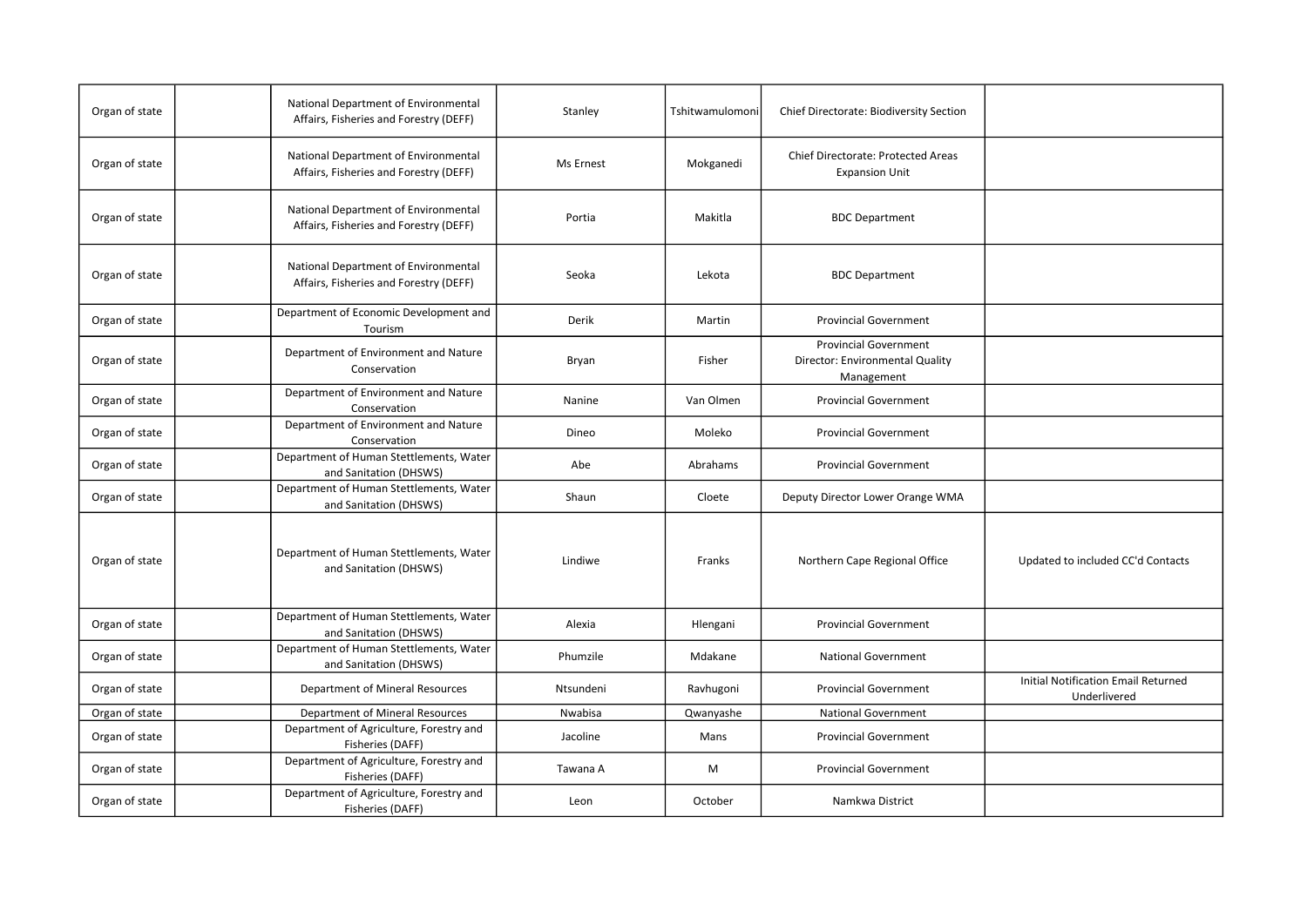| Organ of state | Department of Agriculture, Forestry and<br>Fisheries (DAFF) | Antonell     | Daniels      | Namkwa District              |                                                     |
|----------------|-------------------------------------------------------------|--------------|--------------|------------------------------|-----------------------------------------------------|
| Organ of state | Department of Agriculture, Forestry and<br>Fisheries (DAFF) | Lilizian     | Farmer       | Namkwa District              |                                                     |
| Organ of state | Department of Agriculture, Forestry and<br>Fisheries (DAFF) | Seppie       | Esterhuizen  | ZF Mgcawu District           |                                                     |
| Organ of state | Department of Agriculture, Forestry and<br>Fisheries (DAFF) | Reetsang     | Mokwena      | <b>ZF Mgcawu District</b>    |                                                     |
| Organ of state | Department of Agriculture, Forestry and<br>Fisheries (DAFF) | Petrus       | Johannes     | <b>ZF Mgcawu District</b>    |                                                     |
| Organ of state | Department of Agriculture, Forestry and<br>Fisheries (DAFF) | Ferdinand    | van Rooi     | ZF Mgcawu District           |                                                     |
| Organ of state | Department of Agriculture, Forestry and<br>Fisheries (DAFF) | Mashudu      | Marubini     | <b>National Government</b>   |                                                     |
| Organ of state | Department of Agriculture, Forestry and<br>Fisheries (DAFF) | M.E          | Tau          | <b>National Government</b>   |                                                     |
| Organ of state | Department of Agriculture, Forestry and<br>Fisheries (DAFF) | Steve        | Galane       | <b>National Government</b>   |                                                     |
| Organ of state | Department of Agriculture, Forestry and<br>Fisheries (DAFF) | Rebecca      | Tlhabane     | National Government          |                                                     |
| Organ of state | Department of Agriculture, Forestry and<br>Fisheries (DAFF) | Mvusiwekhaya | Sicwesha     | <b>National Government</b>   |                                                     |
| Organ of state | Department of Communications                                | Nozipho N    | Mndaweni     | <b>National Government</b>   |                                                     |
| Organ of state | Department of Rural Development and Land<br>Reform          | Viljoen      | Mothibi      | <b>Provincial Government</b> | Undelivered email, other contact person below       |
| Organ of state | Department of Rural Development and Land<br>Reform          | Ali          | Diteme       | <b>Provincial Government</b> |                                                     |
| Organ of state | Department of Rural Development and Land<br>Reform          | Aphiwe       | Fayindlala   | <b>National Government</b>   |                                                     |
| Organ of state | Department of Rural Development and Land<br>Reform          | Katshaba     | Goafhiwe     | <b>National Government</b>   | Initial Notification Email Returned<br>Underlivered |
| Organ of state | Department of Rural Development and Land<br>Reform          | Mduduzi      | Shabane      | <b>National Government</b>   | Initial Notification Email Returned<br>Underlivered |
| Organ of state | Department of Rural Development and Land<br>Reform          | Dr N         | Makgalemele  | <b>National Government</b>   |                                                     |
| Organ of state | Department of Rural Development and Land<br>Reform          | Malebo       | Baloi        | <b>National Government</b>   |                                                     |
| Organ of state | Department of Rural Development and Land<br>Reform          | Pule         | Salia        | <b>National Government</b>   |                                                     |
| Organ of state | Department of Rural Development and Land<br>Reform          | Zongezile    | Bongo        | <b>National Government</b>   |                                                     |
| Organ of state | Department of Social Development                            | Shireen      | Mohammed     | <b>Provincial Government</b> |                                                     |
| Organ of state | Department of Social Development                            | Johan        | van den Berg | <b>Provincial Government</b> |                                                     |
| Organ of state | Department of Social Development                            | Wandi        | Nodoba       | <b>Provincial Government</b> |                                                     |
| Organ of state | Department of Social Development                            | Ichabod      | Manyane      | <b>Provincial Government</b> |                                                     |
| Organ of state | Department of Social Development                            | Mervin       | October      | ZF Mgcawu District           |                                                     |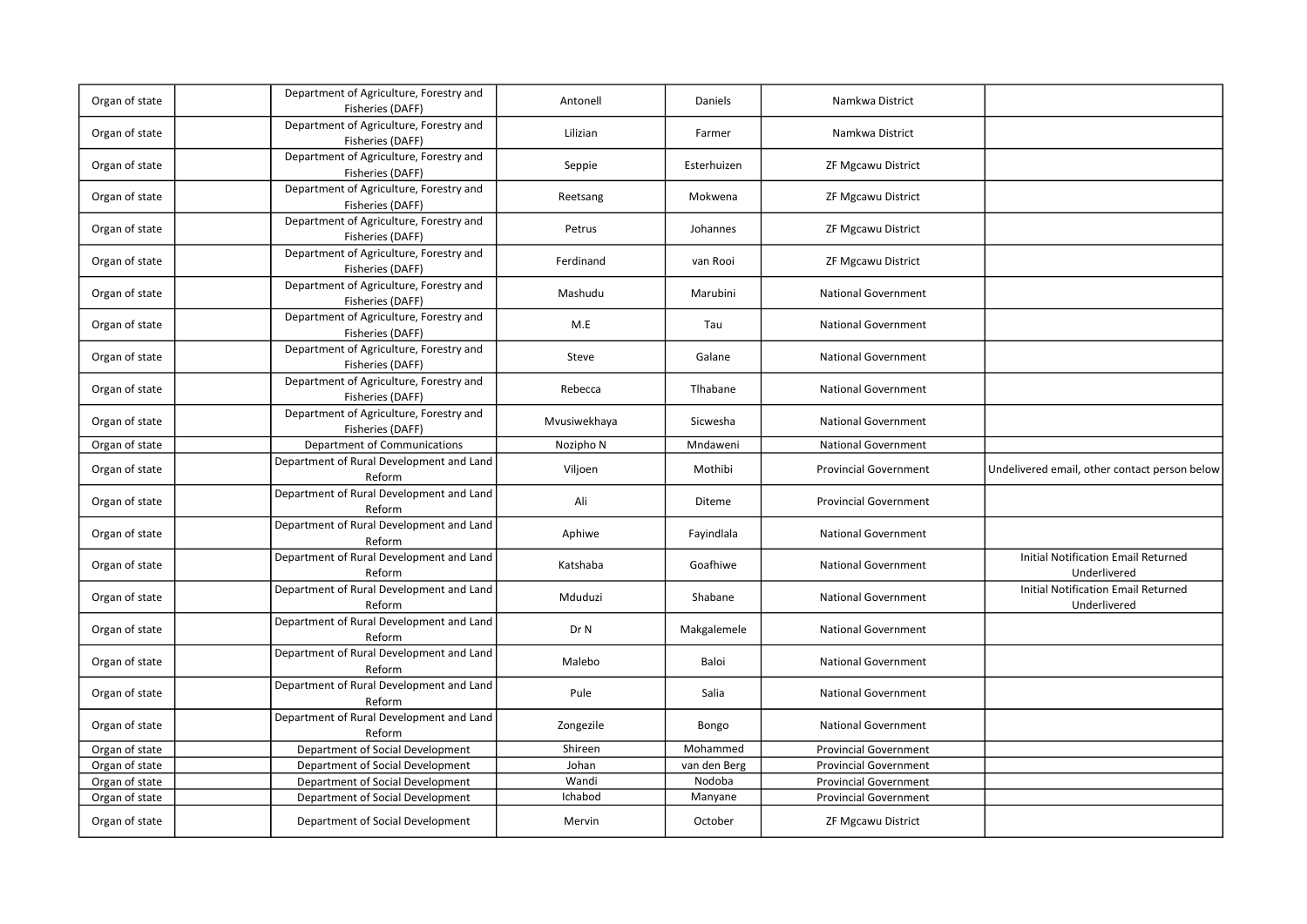| Organ of state | Department of Social Development                                       | Claudette    | Farmer      | Namkwa District              |                                                                                                                                                 |
|----------------|------------------------------------------------------------------------|--------------|-------------|------------------------------|-------------------------------------------------------------------------------------------------------------------------------------------------|
| Organ of state | Department of Social Development                                       | Office       | Office      | <b>National Government</b>   |                                                                                                                                                 |
| Organ of state | Department of Transport, Roads and Public<br>Works                     | Natasha      | Corns       | <b>Provincial Government</b> |                                                                                                                                                 |
| Organ of state | Department of Transport                                                | Pule Godfrey | Selepe      | <b>National Government</b>   |                                                                                                                                                 |
| Organ of state | Department of Transport                                                | R.C          | Barlow      | <b>National Government</b>   |                                                                                                                                                 |
| Organ of state | Department of Energy                                                   | Jeff         | Radebe      | <b>National Government</b>   |                                                                                                                                                 |
| Organ of state | Department of Energy                                                   | Mokgadi      | Mathekgana  | <b>National Government</b>   |                                                                                                                                                 |
| Organ of state | Department of Energy                                                   | Pheladi      | Masipa      | Renewable Energy Initiatives |                                                                                                                                                 |
| Organ of state | Department of Mineral Resources                                        | Kgautu       | Mokoena     | <b>National Government</b>   | Initial Notification Email Returned<br>Underlivered                                                                                             |
| Organ of state | Department of Mineral Resources                                        | Ethel        | Sinthumule  | <b>National Government</b>   |                                                                                                                                                 |
| Organ of state | Department of Mineral Resources                                        | Molefe       | Morokane    | <b>National Government</b>   | <b>Initial Notification Email Returned</b><br>Underlivered                                                                                      |
| Organ of state | Department of Mineral Resources                                        | Deidre       | Karsten     | <b>Provincial Government</b> |                                                                                                                                                 |
| Organ of state | Namkwa Municipal Manager                                               | Christiaan   | Fortuin     | Namkwa District              |                                                                                                                                                 |
| Organ of state | Department of Cooperative Governance and<br><b>Traditional Affairs</b> | G            | Botha       | <b>Provincial Government</b> |                                                                                                                                                 |
| Organ of state | Department of Cooperative Governance and<br><b>Traditional Affairs</b> | Collen       | Malatji     | <b>National Government</b>   | <b>Initial Notification Email Returned</b><br>Underlivered                                                                                      |
| Organ of state | Department of Cooperative Governance and<br><b>Traditional Affairs</b> | Legadima     | Leso        | <b>National Government</b>   |                                                                                                                                                 |
| Organ of state | Commision of Restitution of Land Rights                                | Ryan         | Oliver      | <b>National Government</b>   | For all enquiries please call the office at 053<br>****** or email to Mr. Mokale<br>p*****@dalrrd.gov.za or Ms. Romain<br>n******@dalrrd.gov.za |
| Organ of state | Department of Government Communication<br>and Information System       | Marius       | Nagel       | <b>Provincial Government</b> | <b>Initial Notification Email Returned</b><br>Underlivered                                                                                      |
| Organ of state | Department of Government Communication<br>and Information System       | Chrispin     | Phiri       | <b>National Government</b>   | <b>Initial Notification Email Returned</b><br>Underlivered                                                                                      |
| Organ of state | Department of Energy IPP                                               | Pervelan     | Govender    | Energy                       |                                                                                                                                                 |
| Organ of state | Department of Energy                                                   | Alice        | Letiane     | Energy                       |                                                                                                                                                 |
| Organ of state | <b>ESKOM: Renewable Energy</b>                                         | Khululwa     | Gaongalelwe |                              |                                                                                                                                                 |
| Organ of state | National Energy Regulator of South Africa<br>(NERSA)                   | Andile       | Gxasheka    | Renewable Energy Specialist  |                                                                                                                                                 |
| Organ of state | National Energy Regulator of South Africa<br>(NERSA)                   | Office       | Office      | Electricity                  |                                                                                                                                                 |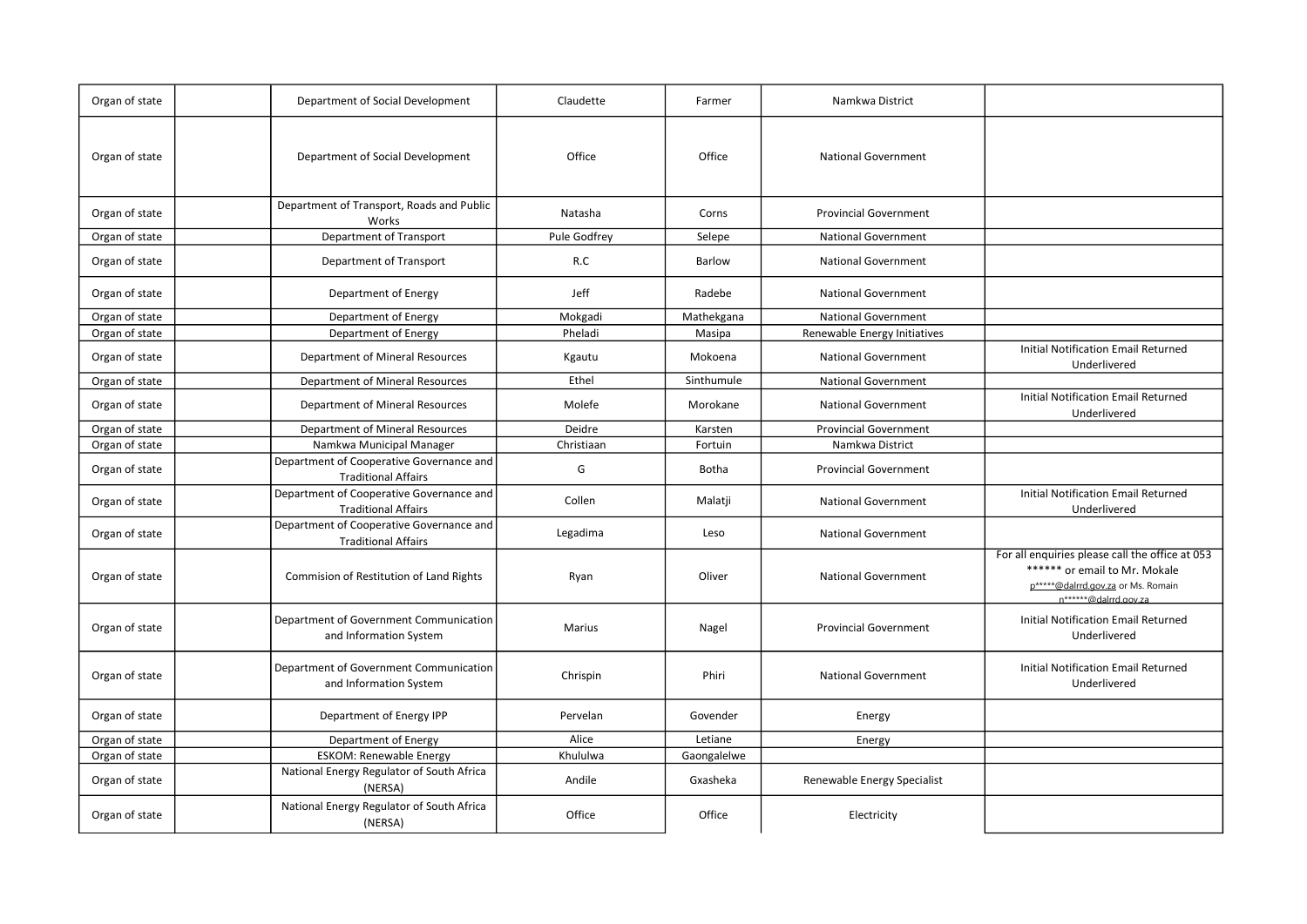| 4. Key Stakeholders |  |  |
|---------------------|--|--|
|                     |  |  |
|                     |  |  |
|                     |  |  |
|                     |  |  |

| <b>T. KCY JEANCHUNGEJ</b> |                                                                        |               |               |                                               |                                                     |
|---------------------------|------------------------------------------------------------------------|---------------|---------------|-----------------------------------------------|-----------------------------------------------------|
| Key Stakeholder           | Kai !Garib Local Municipalities                                        | Ashleen       | Cloete        | Local Municipality                            |                                                     |
| Key Stakeholder           | Khai-Ma Local Municipalities                                           | Edward        | Vries         | Local Municipality                            |                                                     |
| Key Stakeholder           | Khai-Ma Local Municipalities and Library                               | Cindy         | <b>Beukes</b> | Pofadder Local Municipality Hall              |                                                     |
| Key Stakeholder           | Namakwa District Municipality                                          | Leon          | Vermeulen     | <b>Environmental Health Practitioner</b>      |                                                     |
| Key Stakeholder           | ZF Mgcawu District Municipaliy                                         | Frikkie       | Ruppen        | The Environmental Officer                     | Initial Notification Email Returned<br>Underlivered |
| Key Stakeholder           | Northern Cape Heritage Resources Agency                                | Timothy       | Ratha         | Provincial Government: Heritage Officer       |                                                     |
| Key Stakeholder           | Northern Cape Heritage Resources Agency                                | R K           | Cwangae       | <b>Provincial Government: Senior Admin</b>    |                                                     |
| Key Stakeholder           | Northern Cape Department Environment<br>and Nature Conservation (DENC) | Bryan         | Fisher        | Director: Environmental Quality<br>Management |                                                     |
| Key Stakeholder           | Northern Cape Department Environment<br>and Nature Conservation (DENC) | Judy          | Scholtz       | Personal Assistant to Mr Fisher               |                                                     |
| Key Stakeholder           | Northern Cape Department Environment<br>and Nature Conservation (DENC) | Elsabe        | Swart         |                                               |                                                     |
| Key Stakeholder           | Northern Cape Department Environment<br>and Nature Conservation (DENC) | Peter         | Cloete        | Research Development Officer                  |                                                     |
| Key Stakeholder           | Northern Cape Economic Development<br>Agency                           |               |               |                                               |                                                     |
| Key Stakeholder           | Northern Cape Department of Transport,<br>Safety and Liaison           | Martha        | Bartlett      |                                               |                                                     |
| Key Stakeholder           | Northern Cape Department of Transport,<br>Safety and Liaison           | Moeketsi      | Dichaba       | <b>Head of Department</b>                     |                                                     |
| Key Stakeholder           | Northern Cape Department of Roads and<br><b>Public Works</b>           | Menelisi      | Sithole       |                                               |                                                     |
| Key Stakeholder           | Northern Cape Department of Roads and<br>Public Works                  | Jaco          | Roelofse      | Director: Roads                               |                                                     |
| Key Stakeholder           | Department of Rural Development and Land<br>Reform                     | Cynthia       | Nkoane        |                                               | Requested not to receive further<br>correspondence  |
| Key Stakeholder           | Department of Rural Development and Land<br>Reform                     | Ntanganedzeni | Ramasunzi     |                                               |                                                     |
| Key Stakeholder           | Department of Rural Development and Land<br>Reform                     | Itumeleng     | Mashune       |                                               |                                                     |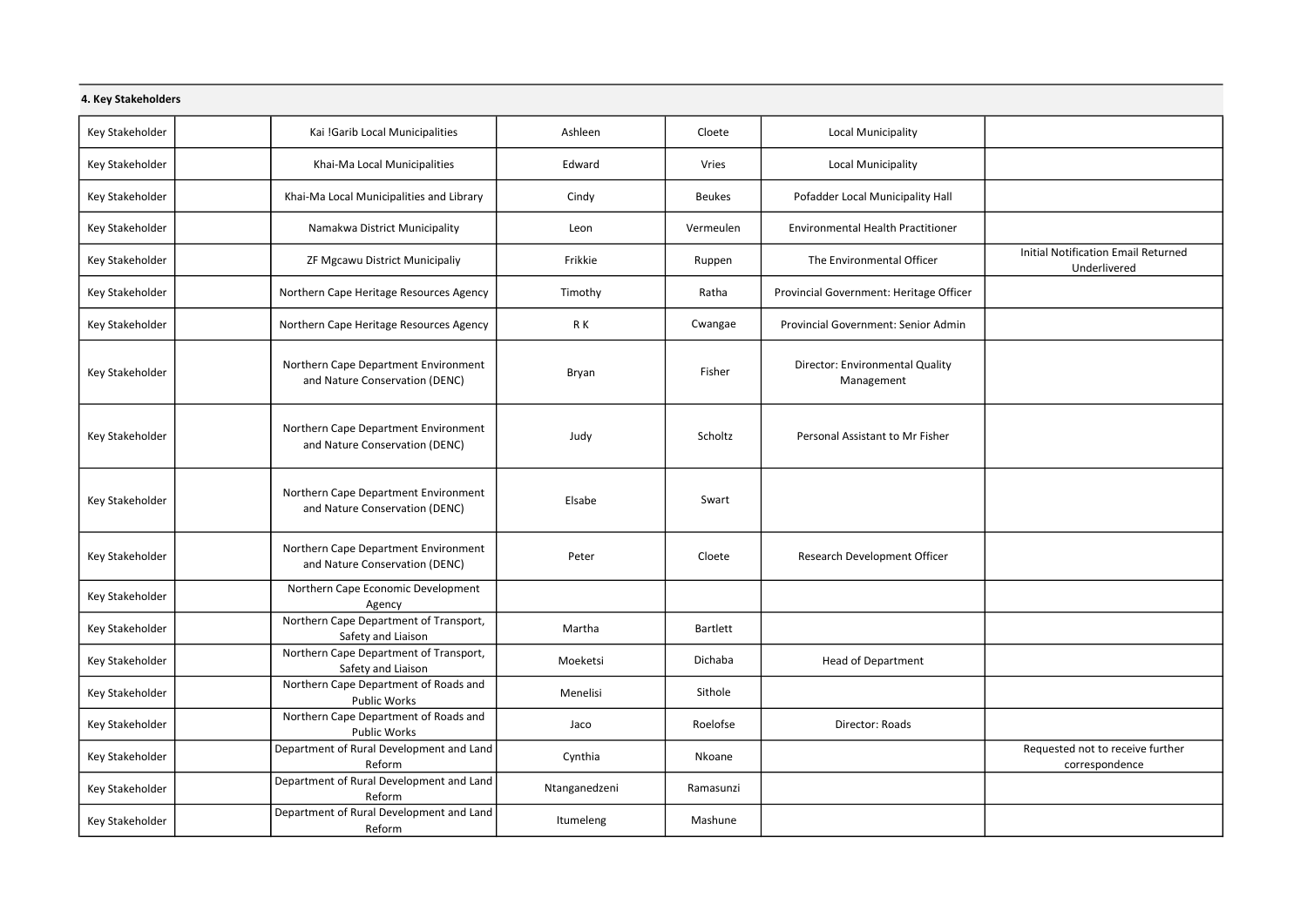| Key Stakeholder | Square Kilometre Array (SKA)                                  | Adrian      | Tiplady   | Head: Strategy and Business Processes                                       |                                                            |
|-----------------|---------------------------------------------------------------|-------------|-----------|-----------------------------------------------------------------------------|------------------------------------------------------------|
| Key Stakeholder | Square Kilometre Array (SKA)                                  | Tshegofatso | Monama    |                                                                             | <b>Initial Notification Email Returned</b><br>Underlivered |
| Key Stakeholder | Square Kilometre Array (SKA)                                  | Musa        | Baloye    | <b>Project Coordinator</b>                                                  |                                                            |
| Key Stakeholder | South African Civil Aviation Authority (CAA)                  | Lizelle     | Stroh     | <b>Obstacle Specialist</b>                                                  |                                                            |
| Key Stakeholder | South African Civil Aviation Authority (CAA)                  | Evelyn      | Shogole   | <b>Environmental Specialist</b>                                             |                                                            |
| Key Stakeholder | Air Traffic and Navigation Services SOC<br>Limited (ATNS)     | Makaya      | Mamogale  | Senior Projects Manager                                                     |                                                            |
| Key Stakeholder | South African Astronomical Observatory                        | Ted         | Williams  | Director                                                                    |                                                            |
| Key Stakeholder | Southern African Large Telescope (SALT)                       | Office      | Office    | SALT                                                                        |                                                            |
| Key Stakeholder | <b>Telkom SA Limited</b>                                      | Leonard     | Shaw      | Wireless Planning Development & Support,<br>Telkom HQ                       |                                                            |
| Key Stakeholder | Eskom SOC Ltd (ESKOM)                                         | John        | Geeringh  | Senior Environmental Advisor Eskom GC -<br>Land Development                 |                                                            |
| Key Stakeholder | Eskom SOC Ltd (ESKOM)                                         | Henk        | Wydeman   |                                                                             |                                                            |
| Key Stakeholder | <b>ESKOM: Renewable Energy</b>                                | Mpilo       | Masondo   |                                                                             |                                                            |
| Key Stakeholder | <b>ESKOM: Renewable Energy</b>                                | Pumza       | Jizana    |                                                                             |                                                            |
| Key Stakeholder | <b>ESKOM: Renewable Energy</b>                                | Martina     | Phiri     |                                                                             |                                                            |
| Key Stakeholder | Transnet SOC Itd                                              | Eddie       | Seaton    | Manager - Transet Property                                                  | <b>Initial Notification Email Returned</b><br>Underlivered |
| Key Stakeholder | Transnet SOC Itd                                              | Thandeka    | Nohoyeka  | Chief Property Technician, Transet Property                                 | t****@transnet.net - not in his area                       |
| Key Stakeholder | Transnet SOC Itd                                              | Ezekiel     | Monyamane | Transnet Freight Rail, the Senior Manager:<br>Environmental Sustainability, |                                                            |
| Key Stakeholder | Transnet SOC Itd                                              | Annelize    | Harmse    |                                                                             |                                                            |
| Key Stakeholder | Transnet SOC Itd                                              | Danie       | Kotzee    |                                                                             |                                                            |
| Key Stakeholder | South African Heritage Resources Agency<br>(SAHRA) - National | Natasha     | Higgitt   | Heritage Officer: Archaeology,<br>Palaeontology and Meteorites Unit         |                                                            |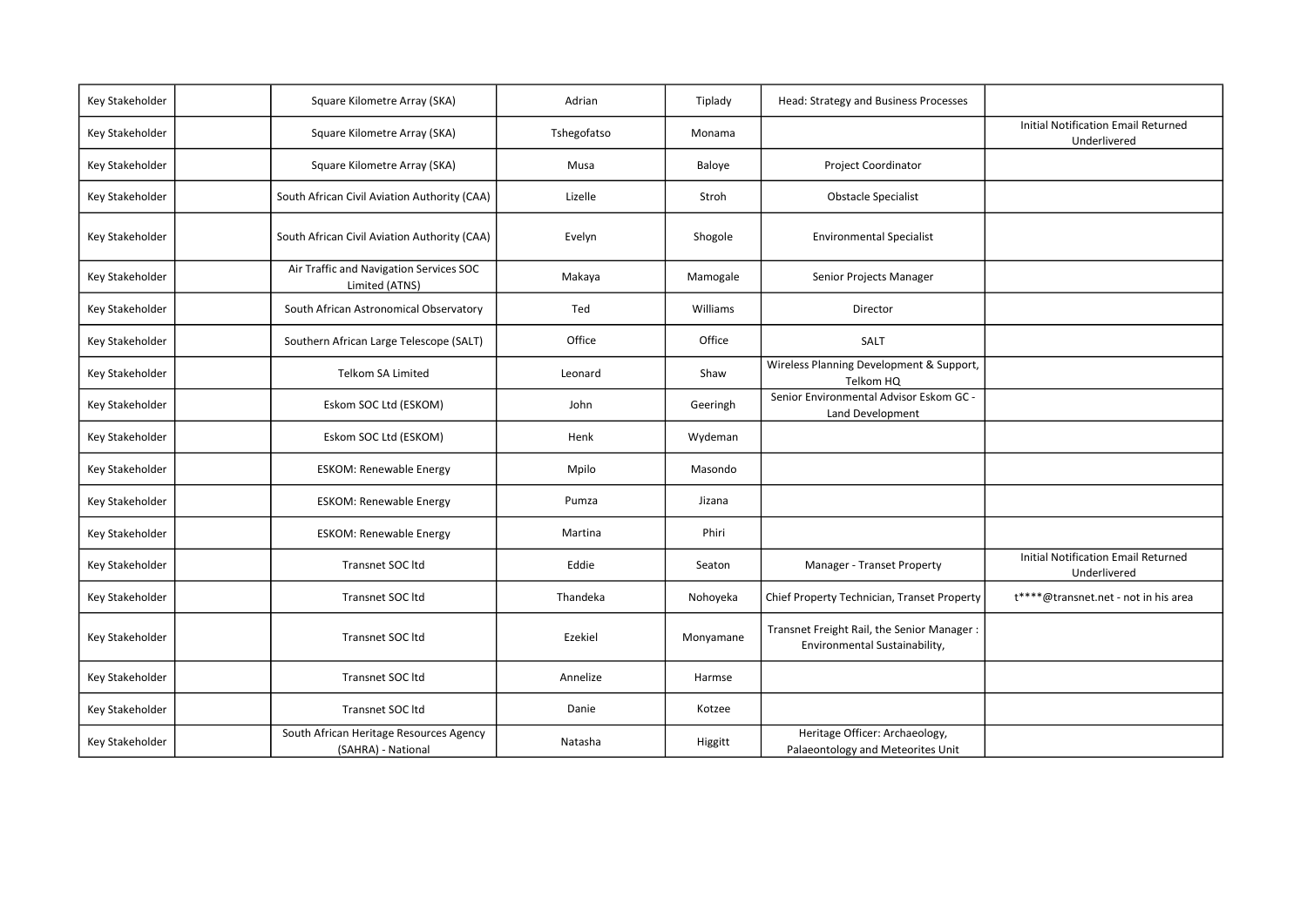| Key Stakeholder | South African Bat Assessment Advisory<br>Panel (SABAAP)           | Kate     | McEwan       | Chairperson                                 | Please kindly take me off your I&AP mailing list<br>and rather be in touch with the new SABAA<br>chair - Kate (Eleanor) Richardson as to<br>whether she would like to be the recipient of<br>these notices or who should be at SABAA |
|-----------------|-------------------------------------------------------------------|----------|--------------|---------------------------------------------|--------------------------------------------------------------------------------------------------------------------------------------------------------------------------------------------------------------------------------------|
| Key Stakeholder | South African Bat Assessment Advisory<br>Panel (SABAAP)           | Kate     | Richardson   | Chairperson                                 | Please kindly take me off your I&AP mailing list<br>and rather be in touch with the new SABAA<br>chair - Kate (Eleanor) Richardson as to<br>whether she would like to be the recipient of<br>these notices or who should be at SABAA |
| Key Stakeholder | <b>BirdLife SA</b>                                                | Samantha | Ralston      | Birds and Renewable Energy Manager          |                                                                                                                                                                                                                                      |
| Key Stakeholder | Wildlife and Environment Society of South<br>Africa (WESSA)       | Office   | Office       | Cape Town Office                            |                                                                                                                                                                                                                                      |
| Key Stakeholder | Earthlife Africa                                                  | Muna     | Lakhani      | Branch Coordinator - Cape Town office       | Initial Notification Email Returned<br>Underlivered                                                                                                                                                                                  |
| Key Stakeholder | <b>Endangered Wildlife Trust</b>                                  | Yolan    | Friedman     | CEO                                         |                                                                                                                                                                                                                                      |
| Key Stakeholder | <b>Endangered Wildlife Trust</b>                                  | Lourens  | Leeuwner     | Wildlife and Energy Prgramme                |                                                                                                                                                                                                                                      |
| Key Stakeholder | <b>Endangered Wildlife Trust</b>                                  | Constant | Hoogstad     | Wildlife and Energy Prgramme                |                                                                                                                                                                                                                                      |
| Key Stakeholder | South African National Biodiversity Institute<br>(SANBI)          |          |              | <b>NPAES</b>                                |                                                                                                                                                                                                                                      |
| Key Stakeholder | South African Wind Energy Association<br>(SAWEA)                  | Johan    | van der Berg | CEO                                         |                                                                                                                                                                                                                                      |
| Key Stakeholder | South African Wind Energy Association<br>(SAWEA)                  | Kefuoe   |              |                                             |                                                                                                                                                                                                                                      |
| Key Stakeholder | Southern African Alternative Energy<br><b>Association (SAAEA)</b> | Alwyn    | Smith        | Administrator                               |                                                                                                                                                                                                                                      |
| Key Stakeholder | Sustainable Energy Society of Southern<br>Africa (SESSA)          | Adriana  | Chickesh     | Knowledge Management Information<br>Officer |                                                                                                                                                                                                                                      |
| Key Stakeholder | Agri SA                                                           | Thea     | Liebenberg   | Media Liaison Officer                       | All notifications of this nature to Janse Rabie,<br>Agri SA's head of natural resources -<br>i****@agrisa.co.za                                                                                                                      |
| Key Stakeholder | Agri SA                                                           | Janse    | Rabie        | Head of AgriSA Natrual Resources            | All notifications of this nature to Janse Rabie,<br>Agri SA's head of natural resources -<br>janse@agrisa.co.za                                                                                                                      |
| Key Stakeholder | Agri Northern Cape                                                | Henning  | Myburgh      | <b>Chief: Executive Manager</b>             | <b>New Email Address</b>                                                                                                                                                                                                             |
| Key Stakeholder | Agri Northern Cape                                                | Lucelle  | van Niekerk  | Reception                                   |                                                                                                                                                                                                                                      |
| Key Stakeholder | Agricultural Research Council                                     | Shadrack | Moephuli     | <b>CEO</b>                                  |                                                                                                                                                                                                                                      |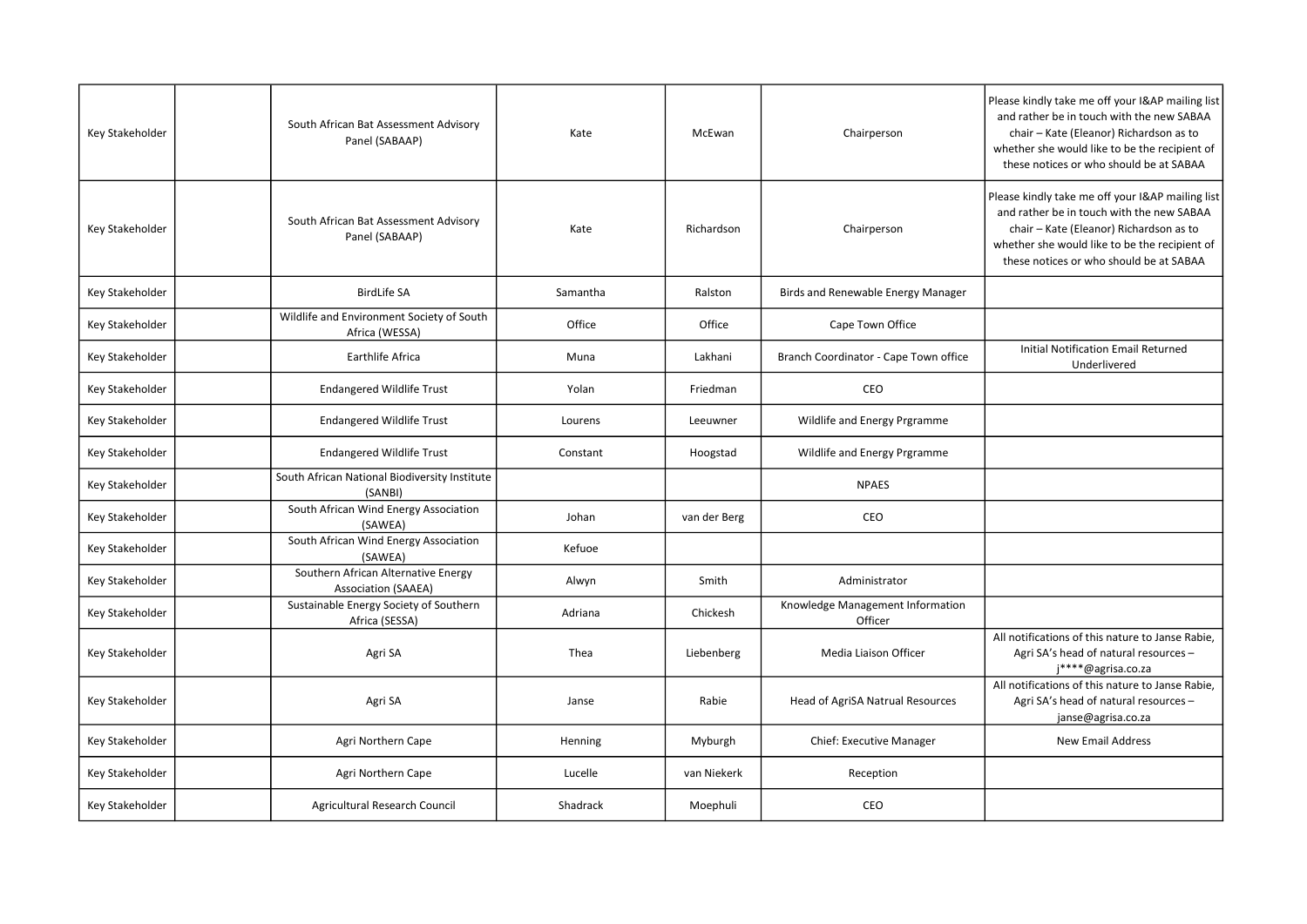| Key Stakeholder | Commision of Restitution of Land Rights                             | Ryan    | Oliver    | Land Restitution Support - Northern Cape |                                                     |
|-----------------|---------------------------------------------------------------------|---------|-----------|------------------------------------------|-----------------------------------------------------|
| Key Stakeholder | South African Local Government Association<br>(SALGA) Northern Cape | Thatelo | Itumeleng |                                          |                                                     |
| Key Stakeholder | South African Local Government Association<br>(SALGA) Northern Cape |         | Fortune   |                                          |                                                     |
| Key Stakeholder | South African Local Government Association<br>(SALGA) Northern Cape | G       | Mothibi   |                                          |                                                     |
| Key Stakeholder | South African Local Government Association<br>(SALGA) Northern Cape | Viljoen | Mothibi   |                                          |                                                     |
| Key Stakeholder | Leads 2 Business                                                    | Roxanne | Mustard   | Regional Content Researcher              | Initial Notification Email Returned<br>Underlivered |
| Key Stakeholder | Leads 2 Business                                                    | Office  | Office    | Office                                   |                                                     |
| Key Stakeholder | Sentech                                                             | Alishea | Viljoen   |                                          |                                                     |

## 5. General I&APs

| <b>I&amp;AP</b>               |            | Kakamas Library                                            | Zanna        | Coetzee     | Local Municipality                      |                                                            |
|-------------------------------|------------|------------------------------------------------------------|--------------|-------------|-----------------------------------------|------------------------------------------------------------|
| 18AP                          |            | Pofadder Library                                           |              | Kamies      | Local Municipality                      | Undelivered email, other contact person below              |
| 18AP                          |            | Agri Northern Cape                                         | Abra         | van Wyk     |                                         |                                                            |
| I&AP                          |            | Agri Northern Cape                                         | Louis        | Steyn       |                                         |                                                            |
| I&AP                          |            | Leads 2 Business                                           | Karen        | Clark       | Regional Content Researcher             | <b>Initial Notification Email Returned</b><br>Underlivered |
| 18AP                          |            | Gaea Enviro                                                | Lydia        | Cape        |                                         |                                                            |
| <b>I&amp;AP</b>               |            | Juwi Renewables                                            | Nazley       | Towfie      |                                         | <b>Initial Notification Email Returned</b><br>Underlivered |
| 18AP                          |            | Building Energy South Africa (PTY) LTD                     | Magdalena    | Michalowska |                                         |                                                            |
| <b>I&amp;AP</b>               |            | Leads 2 Business                                           | Sonet        | du Plooy    |                                         |                                                            |
| <b>I&amp;AP</b>               |            | Integrated Wind Power                                      | Jonathan     | Visser      |                                         |                                                            |
| I&AP                          |            | <b>Cinfratec Consulting Engineers</b>                      | Claudia      |             |                                         |                                                            |
| I&AP                          |            | <b>Cinfratec Consulting Engineers</b>                      | Tebogo       | Thembo      | <b>Assistant Route Manager</b>          |                                                            |
| Labourer                      | SCUIT-KLIP |                                                            | Isak         | Mapolani    | Floris van der Colff                    |                                                            |
| Mining Company                |            | Oup 80, Lower Zwart Modder 79 and Upper<br>Zwart Modder 78 | Dirk Mostert | le Roux     | Gemini Mining and Exploration (Pty) Ltd | Mining rights on mentioned farms                           |
| Local Construction<br>Company |            | Camajo Renovation                                          | Alphonsus    | <b>Biba</b> |                                         |                                                            |
| <b>IPP</b>                    |            | Biotherm Energy                                            | Tonderai     | Munthumbira |                                         |                                                            |